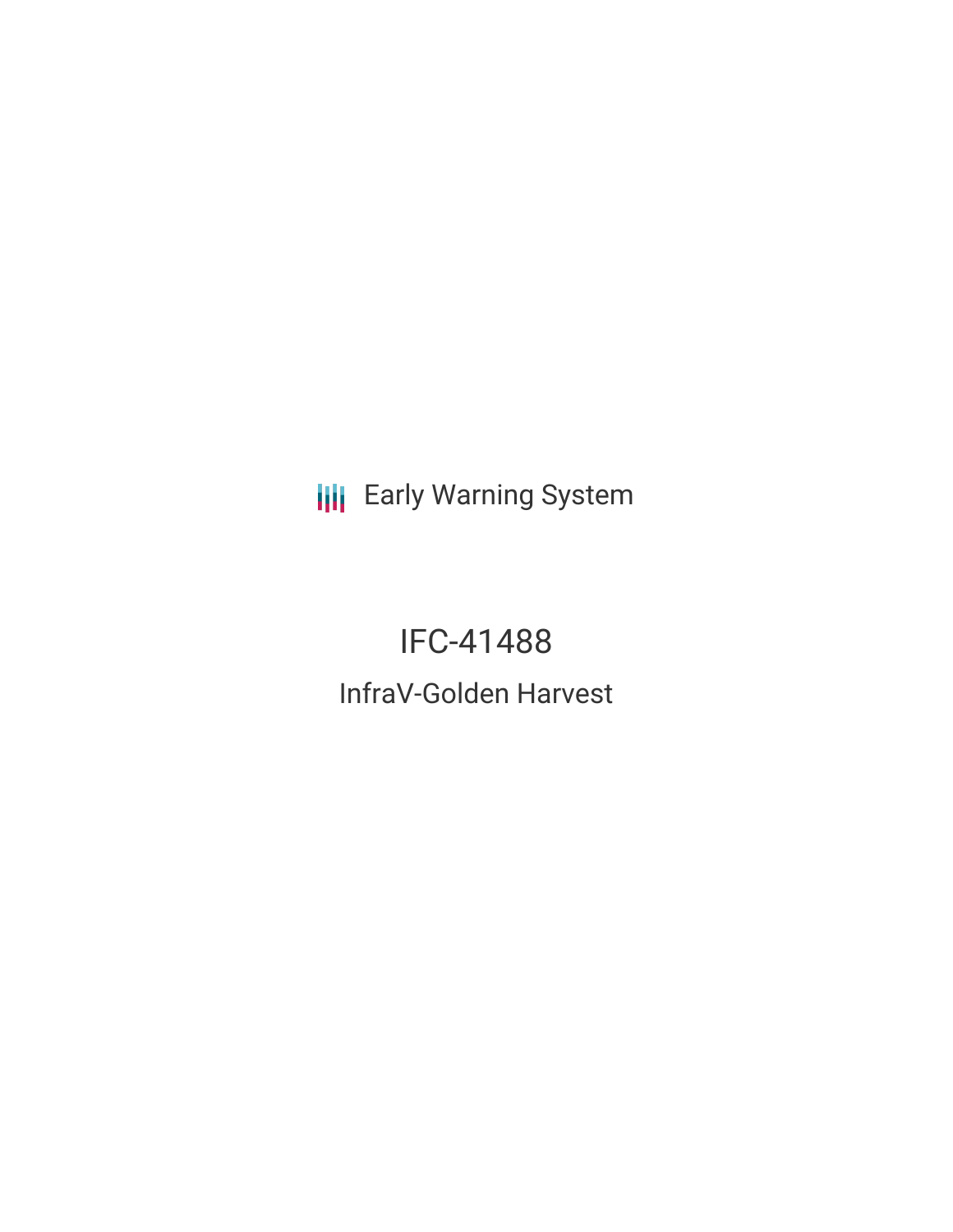## **Quick Facts**

| <b>Countries</b>               | Bangladesh                              |
|--------------------------------|-----------------------------------------|
| <b>Financial Institutions</b>  | International Finance Corporation (IFC) |
| <b>Status</b>                  | Proposed                                |
| <b>Bank Risk Rating</b>        | U                                       |
| <b>Borrower</b>                | Golden Harvest                          |
| <b>Sectors</b>                 | Industry and Trade                      |
| <b>Investment Amount (USD)</b> | \$6.50 million                          |
| <b>Project Cost (USD)</b>      | \$21.70 million                         |
|                                |                                         |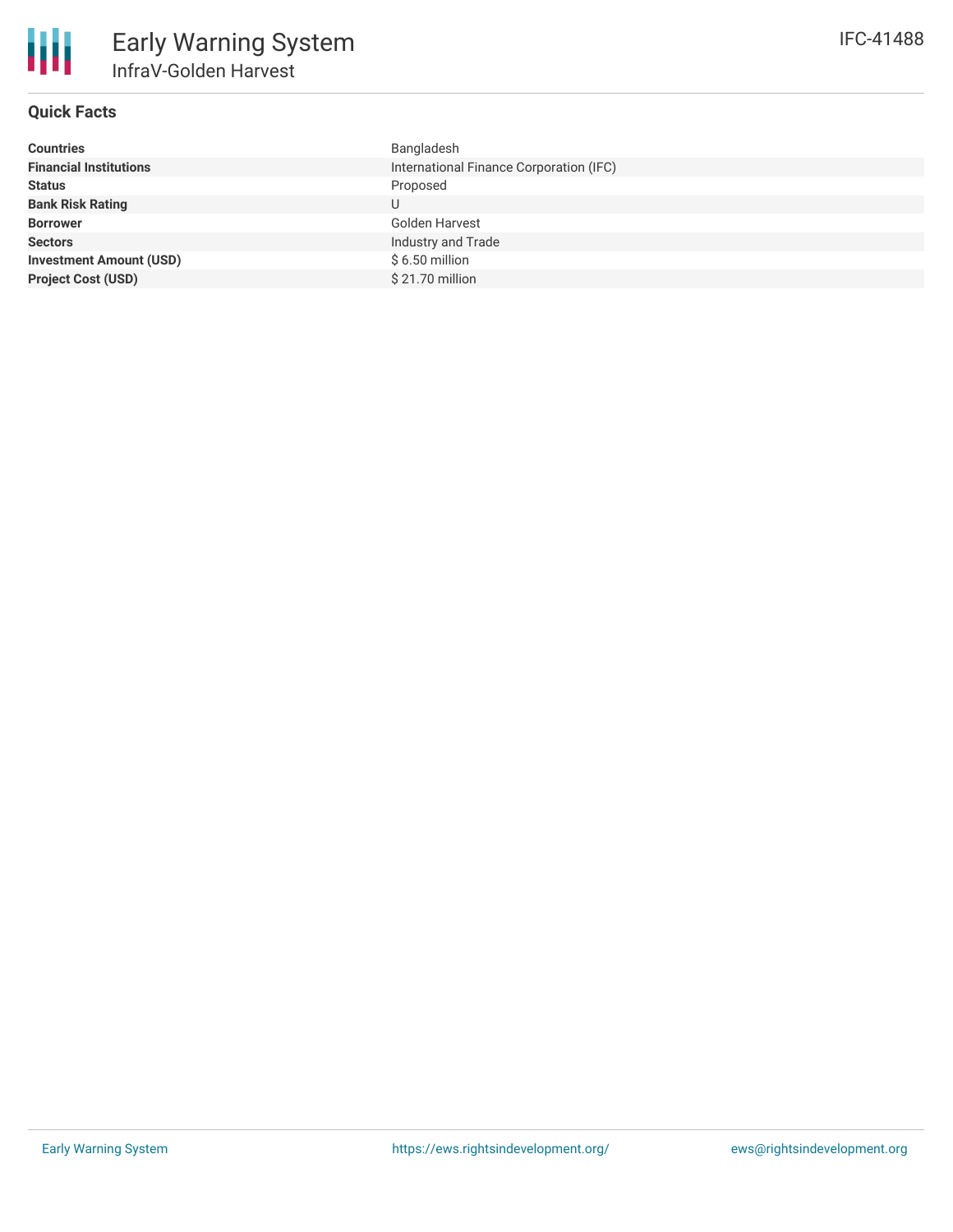

### **Project Description**

According to bank website, "The project consists of the development of a third-party integrated temperature-controlled logistics business in Bangladesh (the "Project"), to be undertaken as a joint venture between IFC InfraVentures and Golden Harvest (through Golden Harvest Ice Cream Limited and Golden Harvest Foods Limited, together, the "Sponsors"). The Project is expected to be implemented by Cold Chain Bangladesh Limited ("CCBL"), a newly-formed SPV incorporated under the laws of Bangladesh..."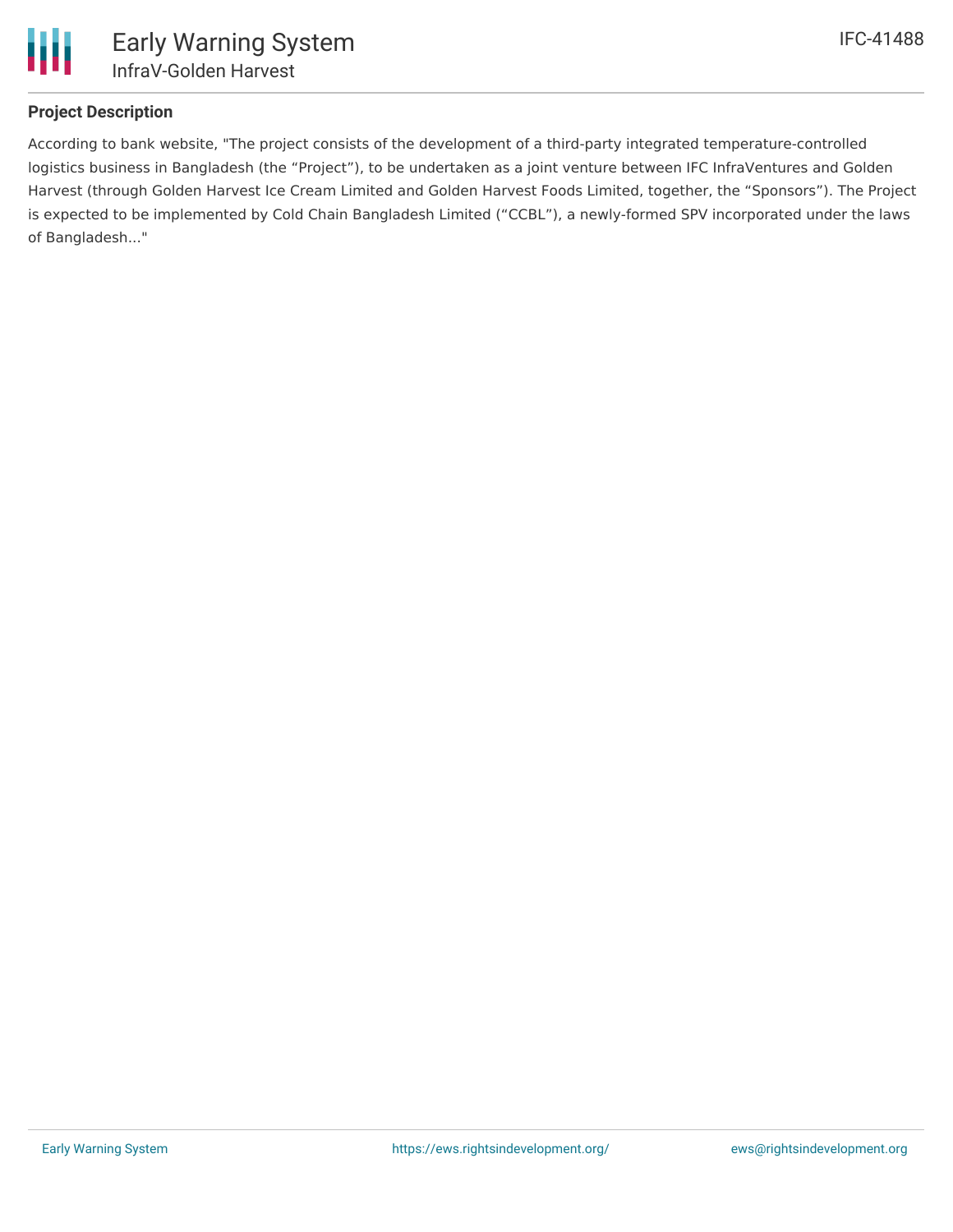### **Investment Description**

• International Finance Corporation (IFC)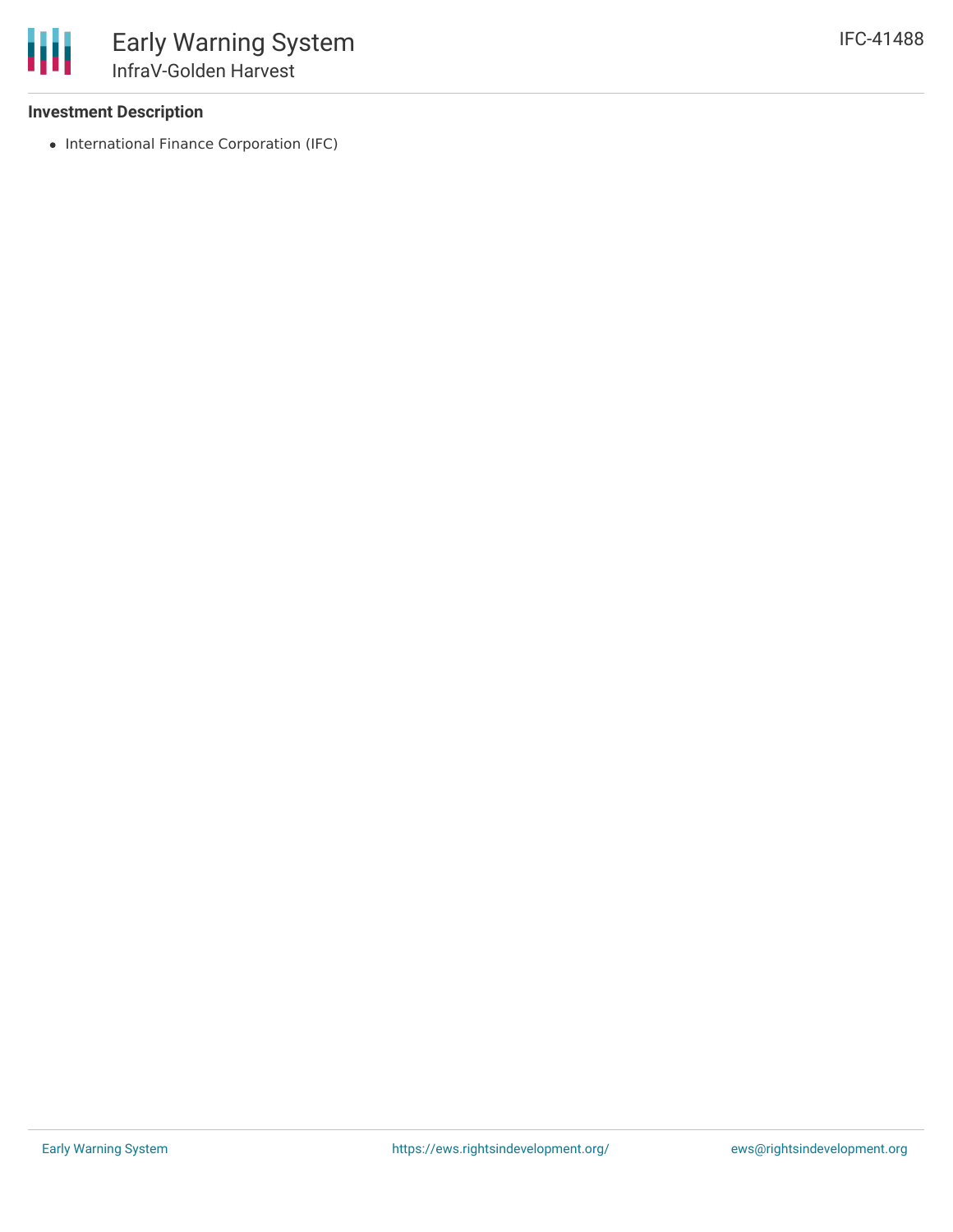

# Early Warning System InfraV-Golden Harvest

| <b>Private Actor 1</b> | <b>Private Actor</b><br>1 Role | <b>Private Actor</b><br>Sector | <b>Relation</b>          | <b>Private Actor 2</b>           | <b>Private Actor</b><br>2 Role | <b>Private Actor</b><br>2 Sector |
|------------------------|--------------------------------|--------------------------------|--------------------------|----------------------------------|--------------------------------|----------------------------------|
|                        | $\overline{\phantom{a}}$       | $\overline{\phantom{a}}$       | $\overline{\phantom{a}}$ | Cold Chain Bangladesh Limited    | Client                         |                                  |
|                        | $\overline{\phantom{0}}$       | $\overline{\phantom{a}}$       | $\overline{\phantom{0}}$ | Golden Harvest Foods Limited     | Parent Company                 | $\overline{\phantom{0}}$         |
|                        | ۰                              | $\overline{\phantom{a}}$       |                          | Golden Harvest Ice Cream Limited | Parent Company                 | $\overline{\phantom{a}}$         |